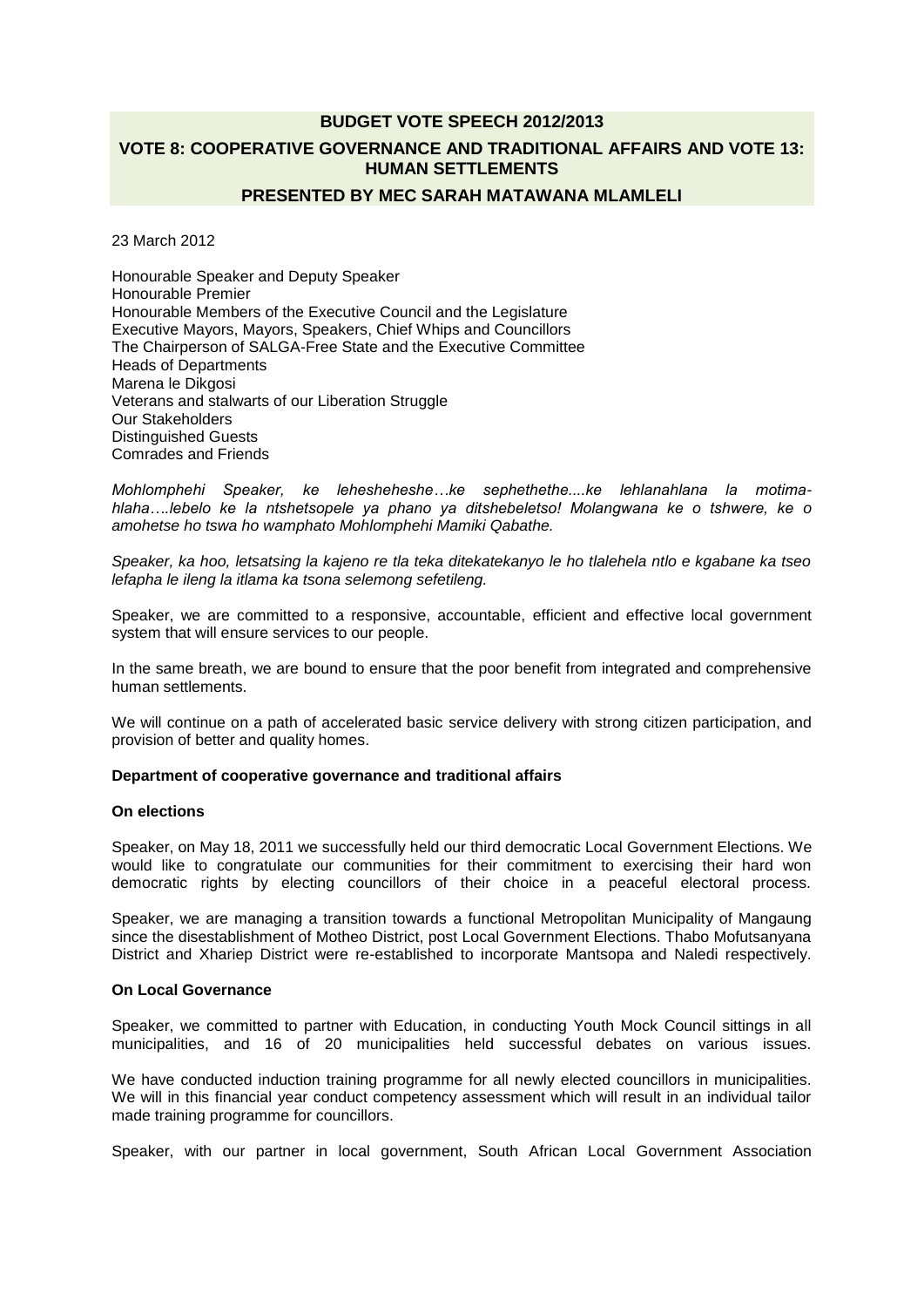(SALGA), we continue to position the local government as a single window of coordination by holding successful intergovernmental meetings.

Integrated Development Plans are critical planning implements that are used to tackle development challenges faced by communities living within municipal areas.

We have identified the following municipalities as pilot municipalities for the compilation of the "Simplified Integrated Development Plans":

- Nala municipality
- Naledi municipality
- Masilonyana municipality
- Tokologo municipality
- Mohokare municipality
- Phumelela municipality
- Nawathe municipality
- Letsemeng municipality
- Nketoana municipality
- Mafube and Kopanong municipalities.

Speaker, we are pleased to report that 23 municipalities submitted their annual reports and only Naledi Local Municipality could not submit due to their previous challenges but the department will be strengthening this area to ensure 100% compliance in the future.

Speaker, the National Department of Cooperative Governance will be allocating funds to grade 1–3 municipalities for the out of pocket expenses for ward committees from July 2012. This arrangement will give relief and enhance the public participation process at local government level. We call on all our ward committees to rededicate themselves to this important area of work.

#### **On service delivery**

Speaker, in collaboration with the Development Bank of Southern Africa through the Siyenza Manje Programme, we deployed 8 Technical Experts in 11 municipalities in order to assist and support municipalities with technical matters. Other technical experts were deployed in the department to service the remaining 8 municipalities.

Through our support programmes, we have monitored, supported and intervened in the implementation of Municipal Infrastructure Grant (MIG) projects in 19 Local Municipalities. An amount of R841 million was allocated to the Free State Province for infrastructure in the 2011/12 financial year.

An amount of R397 million (47% of the Provincial set target of 50%) was spent until the end of January 2012. An additional amount of R17, 4 million was also spent by Matjhabeng Local Municipality from the R24, 8 million MIG approved rollover of 2010/2011.

The total amount spent until the end of February 2012 amounts to R450, 4 million (54% of the Provincial set target of 62%) and was spent on the following services:

- water to 5 715 stands
- sanitation to 9 897 stands and
- 54.97km of paved roads.

Speaker, in keeping with our commitment to job creation, this programme yielded the following employment opportunities: 5 556 temporary jobs from July 2011 to December 2011:

- $\bullet$  1 625 Women
- 13 people with disabilities
- 3 918 men.

Speaker, we will facilitate the successful implementation of MIG projects amounting to R1, 2 billion in the 2012/2013 municipal financial year covering the following modes of infrastructure:

• 17% (R210m) for water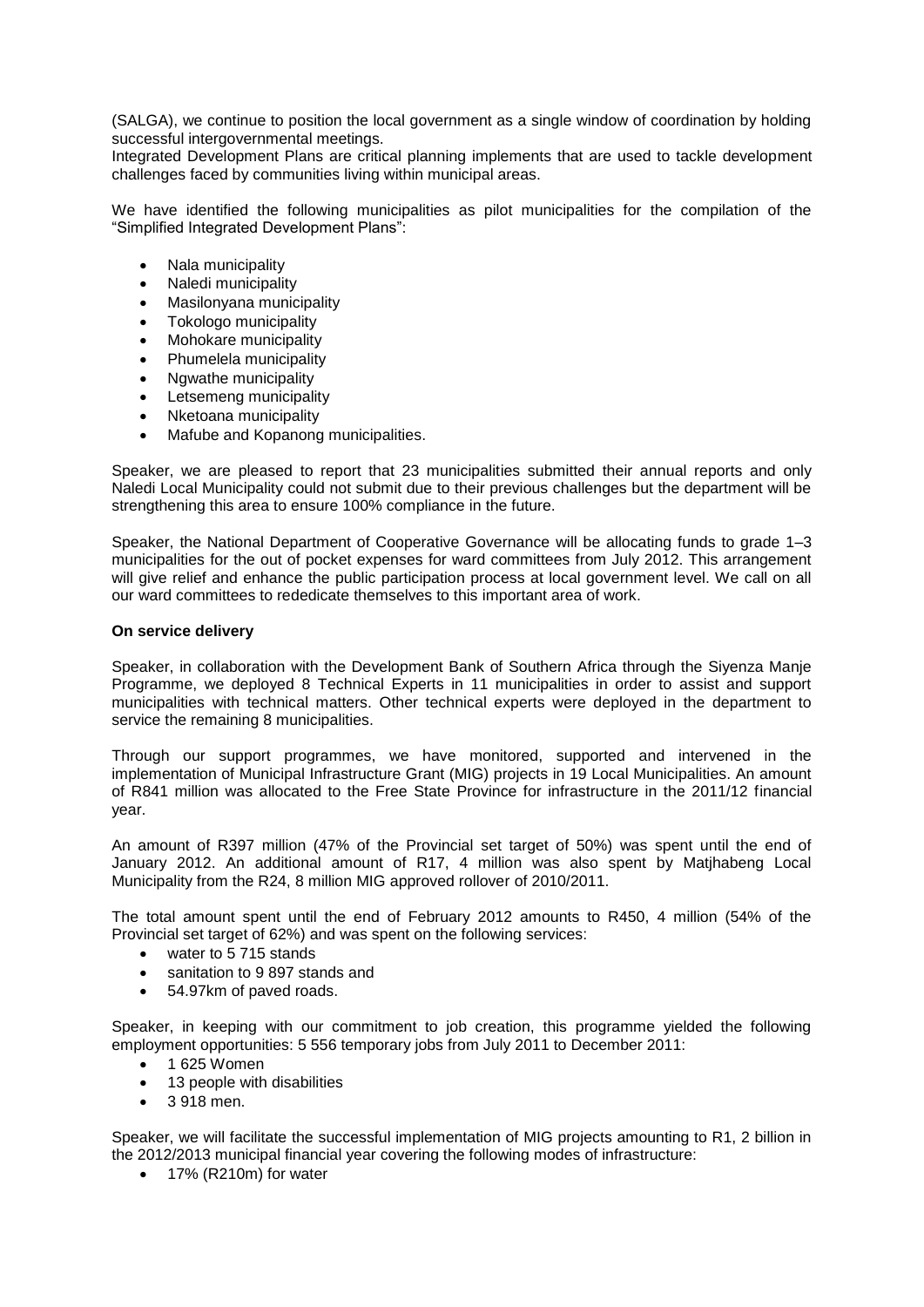- 32% (R407m) for sanitation
- 29% (R365m) for roads and storm water
- 15% (R190m) for Community Facilities
- 2% (R23m) for landfill sites
- 1% (R12 m) for high mast lights and
- 5% (R64 m) for Project Management Units (PMUs).

Speaker, in the State of the Province Address the Premier committed us to among others infrastructure repairs of sewerage systems, water and electricity supplies within municipalities in collaboration with other stakeholders within the water and electricity industries in the following areas:

- Wesselsbron
- Lusaka (QwaQwa)
- Parys
- Odendaalsrus
- Ficksburg
- Botshabelo, and
- Mangaung in the areas of Isithwalandwe, Khayelitsha and Phase 9.

Working closely with the Municipal Infrastructure Support Agency, we will continue to provide leadership and support in refocusing and strengthening the implementation of the Local Government Turnaround Strategy.

#### **On financial management and operation clean audit**

Speaker, I am pleased to report to the House that for the financial year under review, we have been able to gradually progress positively on Operation Clean Audit 2014 in the Province. The Fezile Dabi, Lejweleputswa, Thabo Mofutsanyana and former Motheo District Municipalities maintained their Unqualified (with matters) audit opinions, while that of the Xhariep District Municipality improved from a qualified audit opinion to an unqualified (with matters) audit opinion.

The Tswelopele, Mantsopa and Dihlabeng Local Municipalities maintained their qualified audit opinions, while the Nketoana Local Municipality improved to an unqualified (with matters) audit opinion.

In our endeavour to intervene and assist municipalities with their financial management, we paid an amount of R29 million to several municipalities assisting in the following areas:

- Salaries of Chief Financial Officers in Xhariep District, Thabo Mofutsanyana District, Mohokare, Naledi, Nala, Phumelela and Mafube municipalities
- Yellow fleet in municipalities
- Municipal Property Rates Act implementation, and
- Legal costs.

 $\bullet$ Speaker, we committed to streamline the number of reports required from municipalities, thus in coordination with National Department of Cooperative Governance, we have developed support programme for reporting requirements for municipalities.

Speaker, in our endeavour to strengthen our municipalities we will, in the beginning of April 2012, deploy personnel in technical and financial areas to provide hands-on support to municipalities.

Speaker, we will intensify our support programme to municipalities in our collective venture to ensure that these achieve Clean Audits by 2014. In collaboration with Provincial Treasury and the Institute for Municipal Engineers (IMESA) we will roll out the Infrastructure Management System (IMS) to municipalities in the province. The following municipalities have been earmarked for the piloting of this programme, namely: Moqhaka, Masilonyana and Kopanong.

The financial prospects of some municipalities remain a challenge for the coming financial year, especially in view of the intensified demands from creditors and suppliers such as Eskom and Water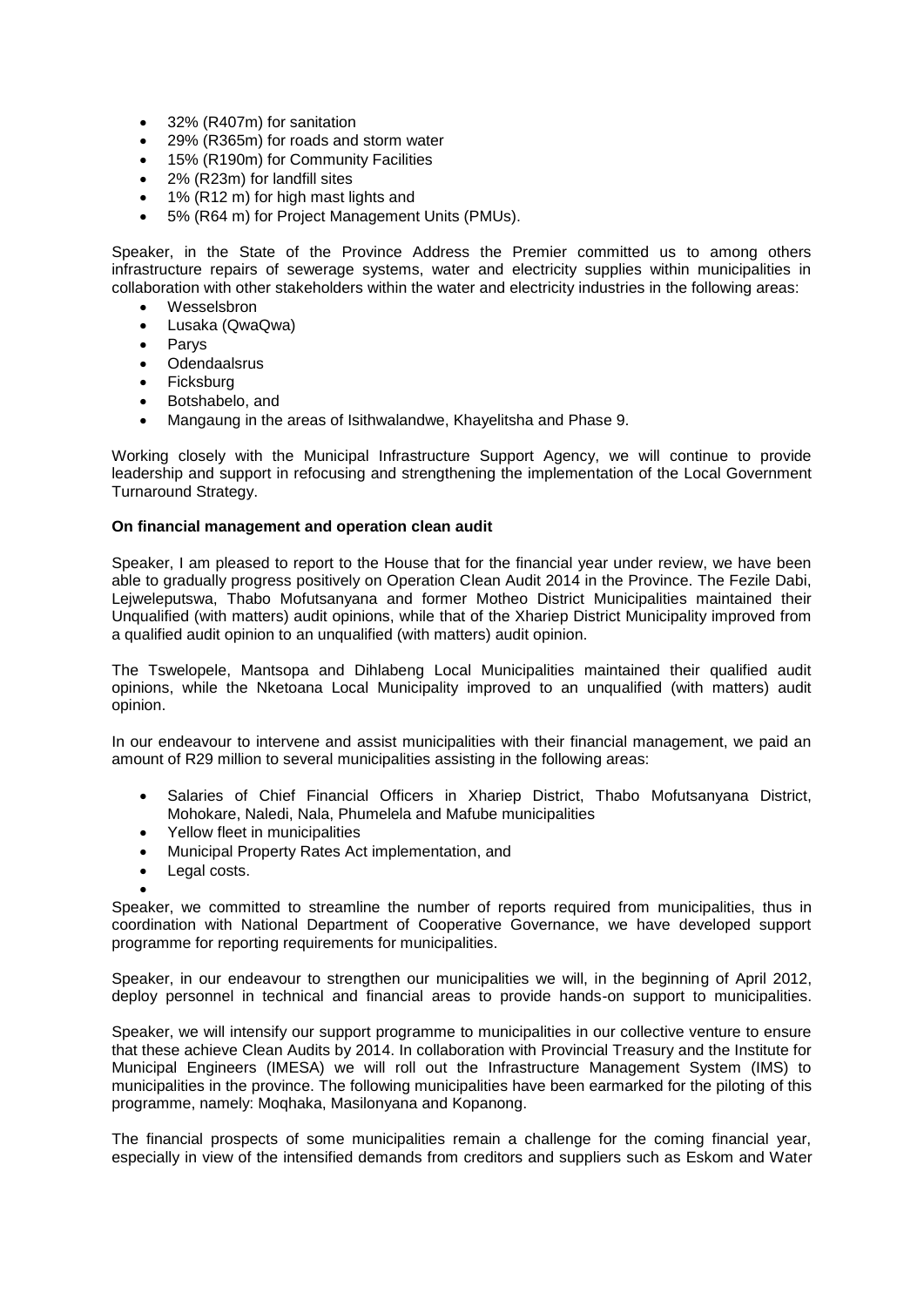Boards. It is therefore expected that the department would continue to support vulnerable municipalities to restructure their financial commitments.

#### **On disaster management**

Speaker, in keeping with *Hyogo Framework for Action 2005-2015: Building the Resilience of Nations and Communities to Disasters,* on 3-4 November, 2011 we hosted the provincial conference in support of the theme "Making Cities Resilient: My City is Ready". This conference became a platform wherein all spheres of government, civil society, private sector and specialists in various fields relevant to disaster matters discussed, resolved and recommended among others the following:

- The department in partnership with other government departments and institutions, municipalities and all relevant stakeholders should promote building the resilience of communities to disasters and offer solutions for local governments and local actors to manage and reduce urban risk.
- Government at all spheres should assign a budget for disaster risk reduction and provide incentives for homeowners, low-income families, communities, businesses and the public sector to invest in reducing the risks they face.
- Invest in and maintain critical infrastructure that reduces risk, such as flood drainage, adjusted where needed to cope with climate change.
- Ensure that education programmes and training on disaster risk reduction are implemented in schools and local communities.

Speaker, the Provincial Disaster Management Centre established the Provincial Joint Coordinating Committee (Prov JOCOM) to deal with relief and recovery during the floods disaster of 2010/ 2011. The Committee had to do assessment and verification on the impact of floods in affected communities and submitted a report to the National Disaster Management Centre and the Provincial Head of Cooperative Governance and Traditional Affairs.

This culminated in the three district municipalities -Thabo Mofutsanyana, Xhariep and Fezile Dabibeing declared disaster areas. As a result the National Department of Cooperative Governance declared these areas disaster areas thereby allocated funds, which were distributed for disaster reconstruction and rehabilitation among affected departments as follows:

- Human Settlements: R 44.1 million
- Police, Roads and Transport : R 21.7 million
- Education : R 6.4 million
- Health : R 2.09 million
- Agriculture : R 4.7 million

We have established a project team comprising all stakeholders whose mandate is to monitor the progress and spending patterns of the departments on the allocated disaster funds.

Speaker, we would like to thank all stakeholders who participated in the Provincial Joint Coordinating Committee during the African National Congress Centenary Celebrations in Mangaung. We want to extent our appreciation to South African Police Service (SAPS), Health Emergency Services and Mangaung Metropolitan Municipality on the pivotal role they played. Your commitment ensured peaceful and incident free festivities, involving over 150 000 people. Le ka moso bahaeso!

#### *Ho tsa setso*

*Mohlomphei Speaker, ditaba tsa tsamaiso ya borena ke karolo ya bohlokwa ya puso ya rona. Re ikemiseditse ho tshehetsa le ho matlafatsa makgotla a rona a merabe hore a tsebe ho phetha mesebetsi ya yona ka bokgabane.*

*Speaker, re ile ra itlama ho sebetsa le lefapha la Bophelo bo Botle,ho ntshetsa pele lenane la mmuso la lebollo la dipetlele le dingaka mme re e ntse matsholo a atlehileng dibakeng tsa marena.*

*Speaker, re bile le ho dula ha makgotla a mampapadi a batjha mane Tsheseng, Makwane, Kholokoeng le Thaba Nchu ho tsoseletsa moya wa tlhompho ya setso le botjhaba batjheng ba rona.*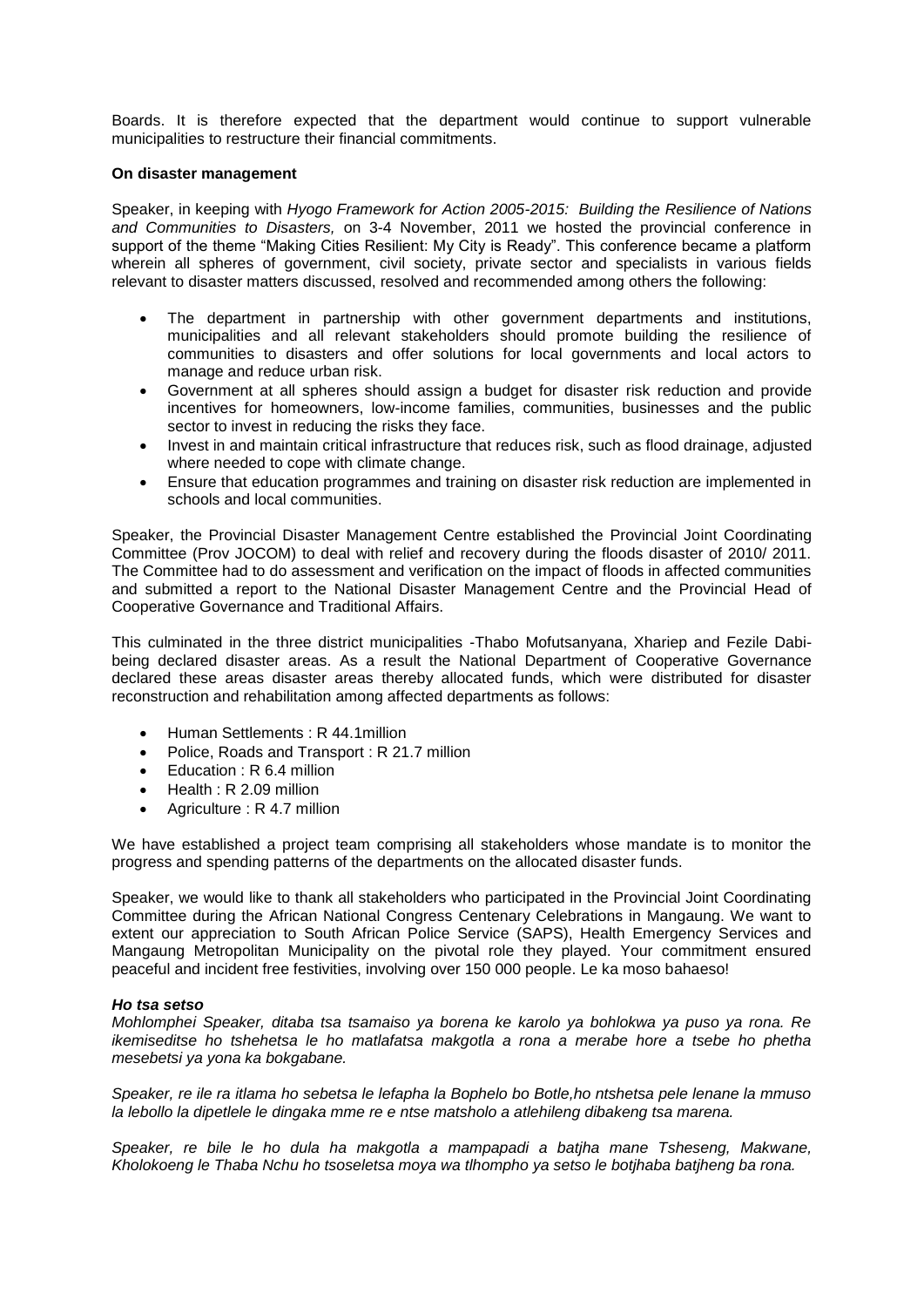*Speaker, re se re le mothating wa ho phethela ho fumantsha Batlokoa ba Mokgalong mane Vrede, lefatshe la bona ba tle ba ntshetse borena ba bona pele jwalo ka ditjhaba tse ding. Mosebetsi ona o tla phethelwa pele ho mafelo a Lwetse selemong sena.*

*Speaker, re kopa ntlo e kgabane ho re thusa ho potlakisa ho fetisa melao ena e mmedi ya bohlokwa hore re tle re hlomamise Ntlo ya Marena ya Profensi le Matlo a Marena Mahaeng:*

- Free State Traditional Leadership Act, Amendment Bill
- Free State Provincial and Local Houses Bill

*Speaker, re ikemiseditse ho matlafatsa tshebetso ya marena ka ho fana ka disebediswa tsa tshebetso, mme re motlotlo ho tsebisa hore re fumanetse ditho tse hlano tsa phethahatso tsa Ntlo ya Marena makoloi a maemo ho phetha mosebetsi wa bona. Re se re fanne ka dikomporo bakeng sa Marena a Maholo (Kings) le Marena a Dihloho (Senior Traditional Leaders) ha mmoho le mehala ya thekeng ho matlafatsa dikgokahano.*

*Speaker, re beheletse tjhelete ka thoko ho etsa meralo selemong sena sa ditjhelete ba keng sa Dipaleisi tsa Marena a Maholo a le mabedi. Re hlokomela le ho ananela kgatelopele e entsweng mane Kholokoeng ka paleisi ya morena.*

#### **Department of Human Settlements**

Speaker, we remain committed to the provision of decent shelter and settlements wherein people have access to clean water and proper sanitation. Through our housing projects, the principles espoused in the Freedom Charter "There shall be Housing, Security and Comfort for all" are being realised.

In his State of the Province Address of 16th February 2012, the Honourable Premier of the province made the following remarks:

"*The integration of our communities must be the starting point that drives Human Settlements, because it will inadvertently lead to sustainability in economic development and social inclusion. The government of the Free State is mindful of the legacy of Apartheid's Spatial Development that continues to haunt the democratic South Africa and the Free State Province."*

#### **On housing demand database / housing needs register**

Speaker, *selemong se fitileng re ile ra phatlalatsa hore re tla reka diteraka tse tlang ho hokelwa mobile Housing Subsidy System le Housing Needs Register (HNR). Diteraka tsena di tlo re thusa ho fihlella le dibaka tse hole moo ka nako le motsotso re tla fihlella lesedi lohle la motho ya hlokang ntlo, e ka sita le dipotso le ditletlebo tsa batho ba entseng dikopo re tla dirarolla hang hang.*

Speaker, *re se re hlomamisitse diteraka tseo hona mona bohlokong ka laboraro le na le fetileng, la di 21 Hlakubele 2012. Re bone batho ba phethesela mona lekeisheneng e ka sita le mane Polasing ya Daljosafat, moo mokete o moholo o neng o tshwaretswe teng. Ena ke yona tabakgolo ya ditokelo…." There shall be Housing, Security and Comfort"*

#### **On beneficiary management**

Speaker, credible data is key to planning, implementation, monitoring and evaluation of all human settlements projects. We acknowledge that there is beneficiary information lying dormant on the Housing Subsidy System (HSS) which necessitates a rigorous and concerted effort of cleaning the data.

We are working on an improved Housing Subsidy System to ensure that the right people benefit with particular emphasis on the vulnerable social groups such as the aged, 70 and above, child-headed households and people with disabilities.

#### **On municipal accreditation and consumer education**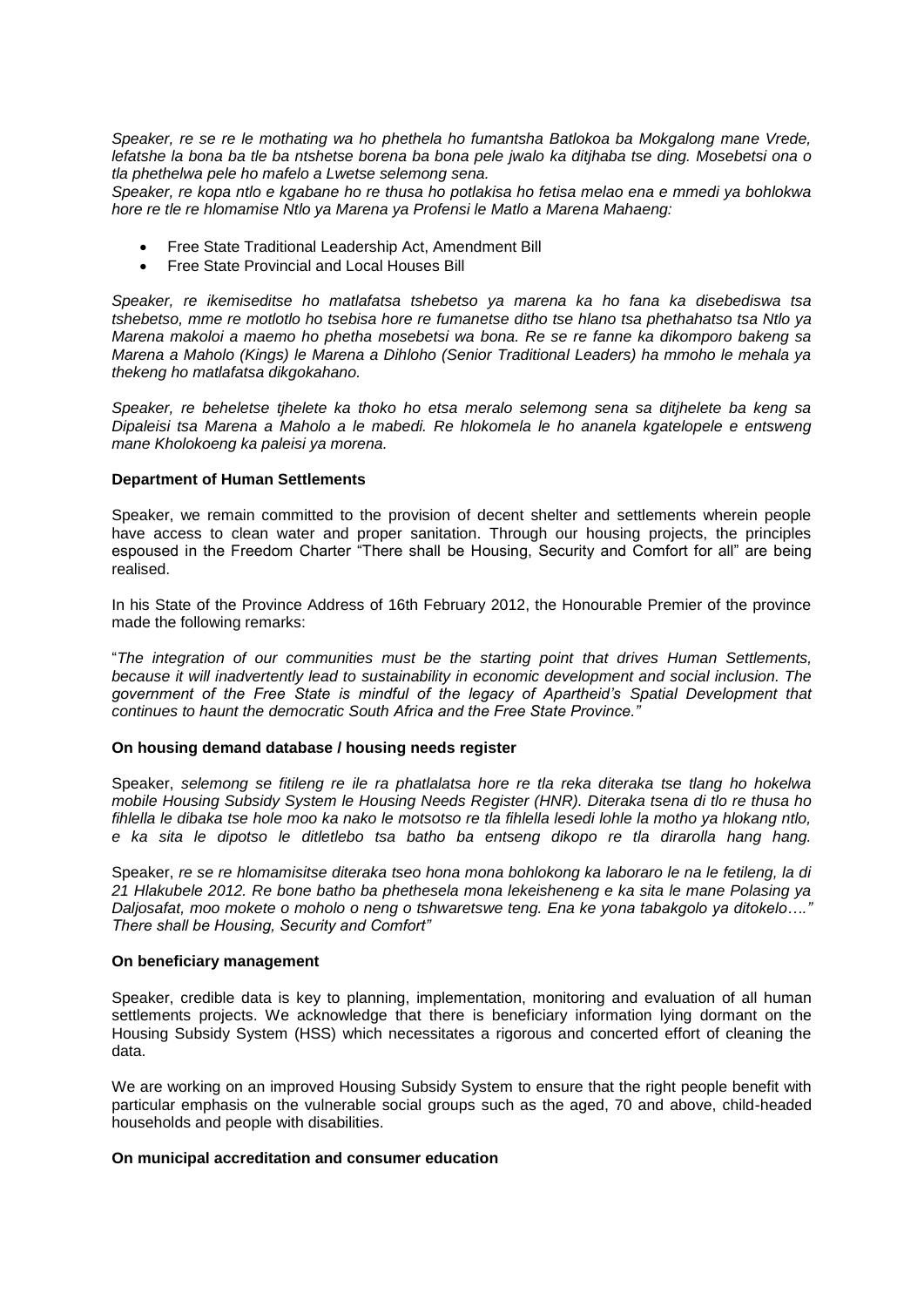In the previous financial year, we reported to the house that in line with the proclamation of the metro status, we have awarded Mangaung Metropolitan Municipality level 1 accreditation to implement housing programmes such as beneficiary management, subsidy budgeting and planning, infrastructure installation and priority programmes.

We remain committed to providing the necessary support to ensure that this municipality achieves level 2 accreditation, which will enable it to administer housing programmes. We will in the current financial year continue to support other municipalities in attaining readiness for level 1 accreditation.

These will include the following municipalities:

- Metsimaholo
- Dihlabeng
- Matjhabeng
- Moghaka.

Key Housing officials in all our municipalities were trained to conduct consumer education of our housing programmes" beneficiaries. The department will continue to support these Municipalities through mentoring and coaching programmes, with the aim of decentralising the Consumer Education programme to municipalities.

In order to further disseminate information on our housing programmes and policies, we will utilise Local radio stations more frequently as outreach channels.

#### **On informal settlements upgrading and infrastructure installation**

The Upgrading of Informal Settlement Programme (UISP) is key in addressing access to urban opportunities for the poor as well as the inhumane conditions imposed on our people by the previous dispensation.

Speaker, credible data is key in the e planning processes. We are therefore working with our strategic partners such as the Housing Development Agency (HDA) as well as National Urban Reconstruction and Housing Agency (NURCHA) on this programme. All this is done within the parameters of the National Upgrading Support Programme (NUSP) championed by the National Department of Human Settlements. We remain committed to working with municipalities to ensure the provision of security of tenure, basic services and other facilities in these settlements.

Speaker, we are pleased to report that the Free State Provincial Forum for Informal Settlements Upgrading Programme, Implementation and Monitoring which comprises all municipalities in the province, was established during November 2011. This structure will play a facilitation role for development of municipal upgrading plans as well as monitor the progress on formalisation of tenure rights for residents within informal settlements, the provision of affordable and sustainable basic municipal engineering infrastructure and other facilities.

In line with the informal settlement upgrading processes, in the financial year 2011/12, we have planned and surveyed 9 047 sites in various areas of the province as follows:

- Petrus Steyn (Mamafubedu): 600 sites
- Reitz (Petsana): 800 sites
- Harrisminth (Mahaseng and Tsele): 1461 sites
- Bethlehem (Bakenpark): 1421 sites
- Sasolburg (Mooiplatz): 2614 sites
- Lindley: 1001 sites
- Maokeng:150 sites
- Rammulotsi: 1000 sites.

We are also finalising the appointment of service providers for the creation of 26 915 sites in 19 areas of the province within the next three years. The affected areas are as follows:

- Nyakallong: 300 Erven
- Thabong/Bronville T13: 130 Erven
- Thabong/Bronville T15: 180 Erven
- Thabong/Bronville T15: 800 Erven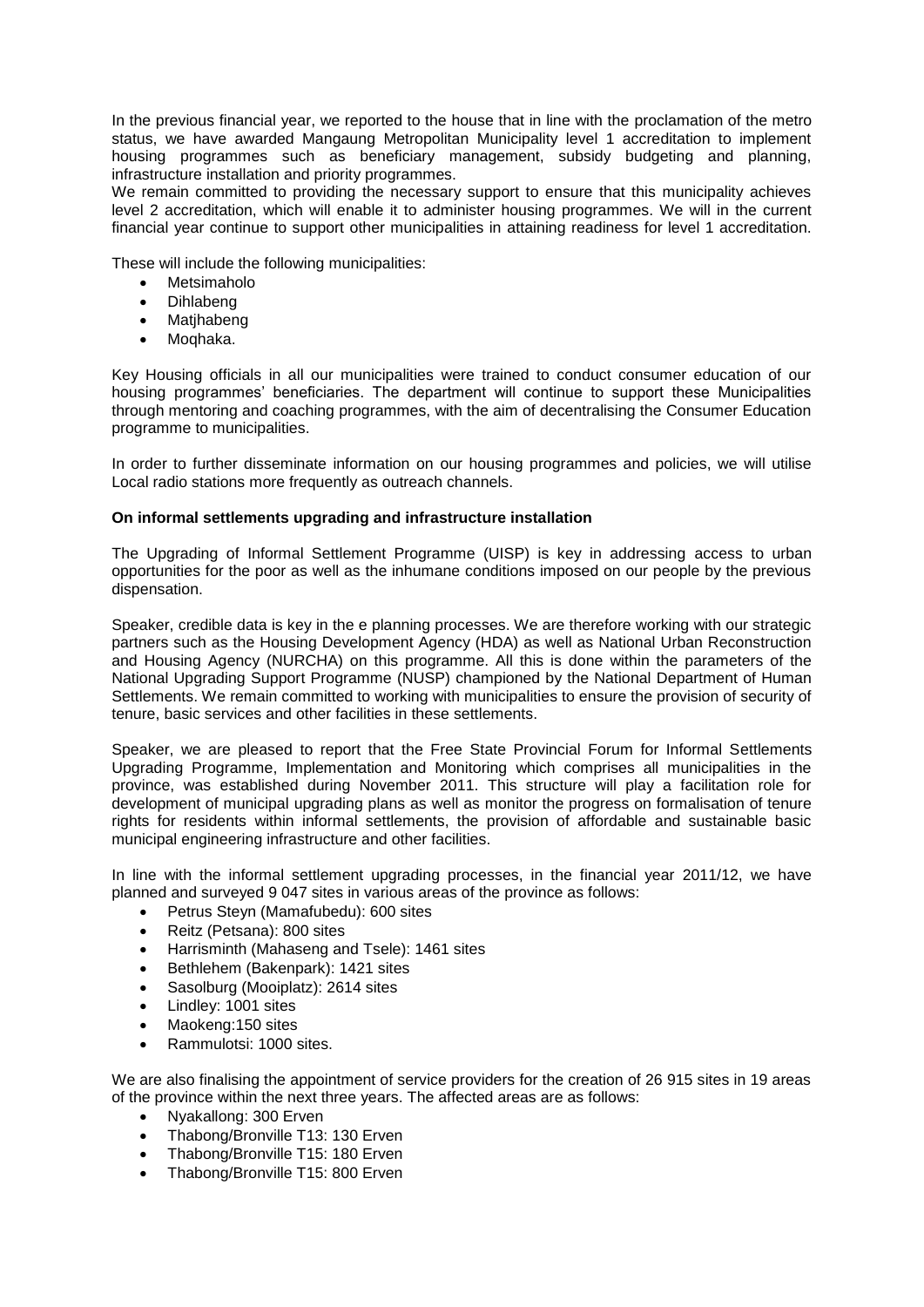- Thabong/Bronville Phokeng : 680 Erven
- Thabong/Bronville: 500 Erven
- Broville/Freedom Square: 210 Erven
- Mamahabane: 500 Erven
- Phomolong : 500 Erven
- Kutlwanong : 2900 Erven
- Phumelela : 6000 Sites
- Ngwathe : 5300 Sites
- Maluti- A-Phofung (Intabazwe): 1029 Sites
- Dihlabeng Clarens (Kgubetswana) : 300 Sites
- Mafube : 2000 Sites
- Letsemeng : 3400 Sites
- Kopanong (Reddersburg): 500 Sites
- Tswelopele (Phahameng): 1100 Sites
- Tswelopele (Tikwana): 616 Sites.

We have also installed basic municipal infrastructure in respect of 7 193 sites in the following six municipalities:

- Dihlabeng- 831 Sites
- Mangaung Metro-3685 sites
- Moqhaka- 2000 sites
- Maluti-A-Phofung- 50 sites
- Kopanong- 222 sites
- Phumelela- 405 sites.

In addition to the development of this infrastructure, we have also completed:

- 2km of 6.2km of roads and storm water project in Viljoenskroon (Rammulotsi) with 4,2km outstanding
- 3,5km of 4.3 km of roads and storm water project in Warden (Ezenzeleni) with 800 meters remaining, and
- The Sewer Pump station in Schoonplaatz Land Restitution development in Harrismith. The bridge and the access road are in progress and expected to be completed in the 2012/2013 financial year. This will service 981 sites including the 226 housing units to be constructed as part of the Land Restitution Programme.

A total of R181 903 716 million has been set aside for installing various modes of infrastructure such as water reticulation and sanitation in the following areas:

- Moqhaka-Viljoenskroon
- Nawathe-Parys
- Matjhabeng-Thabong, Calabria, Kutlwanong and Hennenman
- Masilonyana-Brandfort
- Mangaung
- Setsoto-Ficksburg
- Mantsopa-Ladybrand
- Nketoana-Reitz
- Phumelela-Warden,Vrede and Memel
- Naledi –Van Stadensrus and Dewetsdorp
- Kopanong –Reddersburg, Bethulie, Springfontein and Phillipolis
- Dihlabeng –Vogelfontein.

Speaker, because Human Settlements is provision of more than shelter alone, we have also appointed service providers to install high mast lights in Van Standensrus and Henneman as one of the crime mitigation measures. There will be 2 and 1 units installed respectively. These 3 high mast lights will be installed by the second quarter of the financial year.

## **On land restitution and special housing programmes**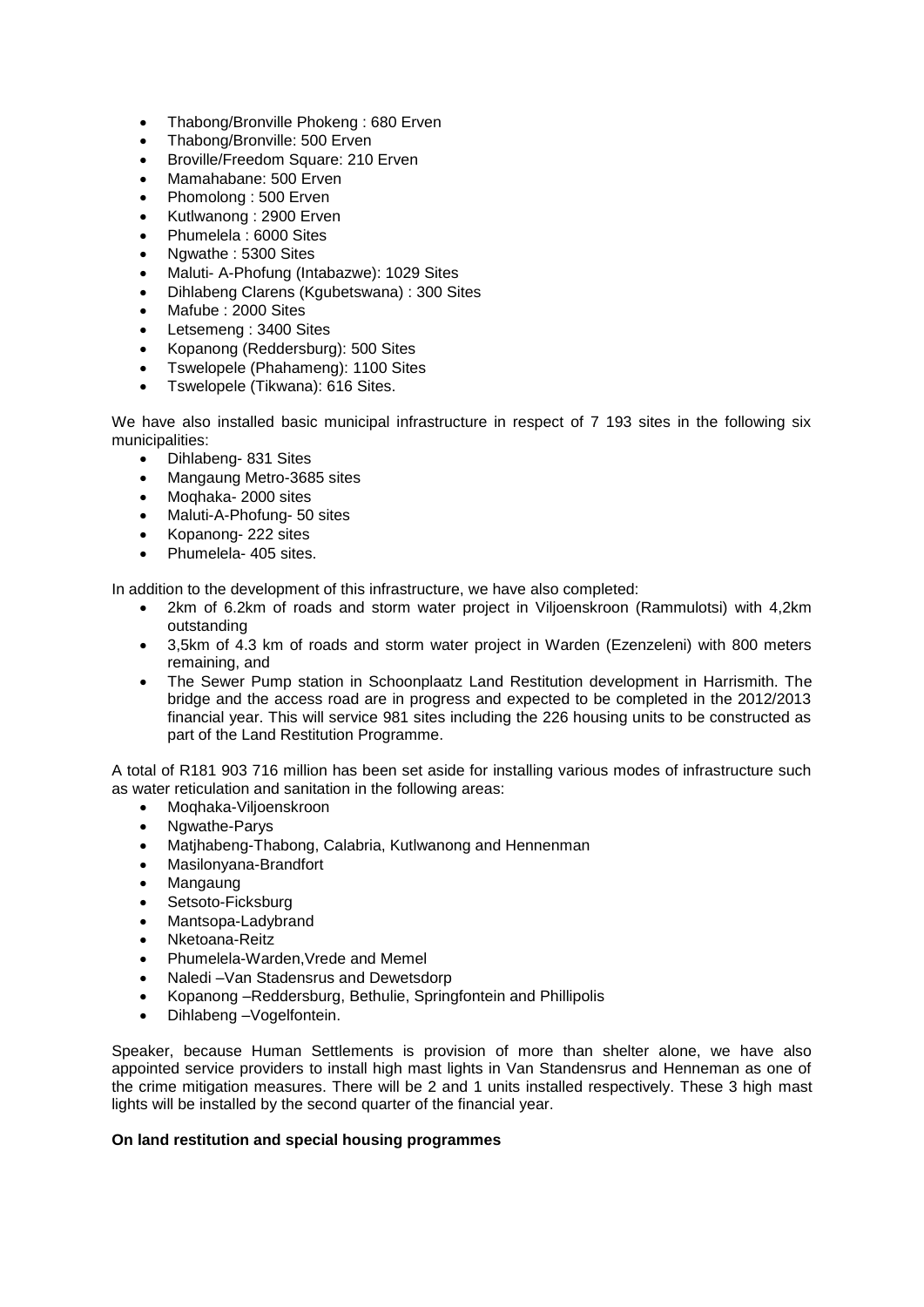We committed ourselves to construct 1 400 units for the Land Restitution beneficiaries who lodged claims in terms of the Restitution Act of 1994. We have experienced challenges in this regard as we could only build 337 units out of the set target. These units are in the following areas:

- Herschel (Thaba Nchu): 71 units
- Hennenman: 22 units
- Bethany: 119 units
- Lindley: 9 units
- Wesselsbron: 4 units
- Senekal: 2 units
- Hoopstad: 1 unit
- Blesbokfontein (Bultfontein): 15 units
- Warden: 94 units.

Some of the challenges faced by the department were families refusing to relocate to new areas identified by the municipalities as well as lack of infrastructure in some areas.

Speaker, in our previous budget vote speech we undertook to bring some level of rejuvenation to the distressed area of Van Stadensrus. To that end, we have allocated 650 houses in the greater Naledi area with 150 set aside for Van Stadensrus. We must however report that we have to date managed to build 40 houses in Van Stadensrus owing mainly to the non-availability of serviced sites.

With the view to realising these sites, we have appointed a service provider who will finalise the installation of a new innovative alternative technology for 350 sites in the form of the Vacuum Sewer System which is more suitable for the area considering its scarcity. The acquisition of land in the area is also being finalised to accommodate this development.

Speaker, during the Women"s Month, in August 2011, we hosted the National Minister of Human Settlements, Mr Tokyo Sexwale and our struggle icon Mme Nomzamo Madikizela-Mandela in Majwemasweu in Brandfort. The department, in partnership with the different stakeholders in the construction industry, allocated 256 housing units to commemorate the 1956 Women"s March.

A further 100 subsidies were allocated in Mafube Municipality in Villiers, and is nearing completion. The project for 100 units is due to resume in the Rouxville area of the Mohokare Municipality. Work is in progress for the construction of the remainder of the 1 956 houses.

Speaker, the R44, 1 million allocated for houses in areas declared disaster areas was received, though it is inadequate for our needs. As a result we are in constant consultations with both the National Department of Cooperative Governance as well as the Department of Human Settlements for a further allocation. To date, an amount of R11, 6 million has been spent.

#### **On socio-economic amenities**

Speaker, if we are indeed to realise the concept of human settlements as places where we can "live, work, play and pray" as envisaged in the new Human Settlement Agenda, the issue of amenities becomes critical. We have accordingly completed a multi-purpose Hall in Warden with two other halls in Bothaville and Wesselsbron nearing completion. We will continue working with other sister departments including Sports, Arts, Culture and Recreation with the view to making provision of amenities a reality.

#### **On rural and farm worker housing**

Speaker, it pleases us to report to this house that we have completed all the 50 housing units in Diyatalawa. These houses have the requisite water and sanitation infrastructure. During the Presidential visit to this area, a need for teachers' cottages was identified; we commit to building 6 teachers" cottages in this financial year. This programme will yield an additional 19 teachers" cottages in this financial year in the following areas:

- 7 units on the Farm Ons Anker in the Hennenman district, and
- 12 units on the farm Weiveld in the Parys district.

#### **On land acquisition**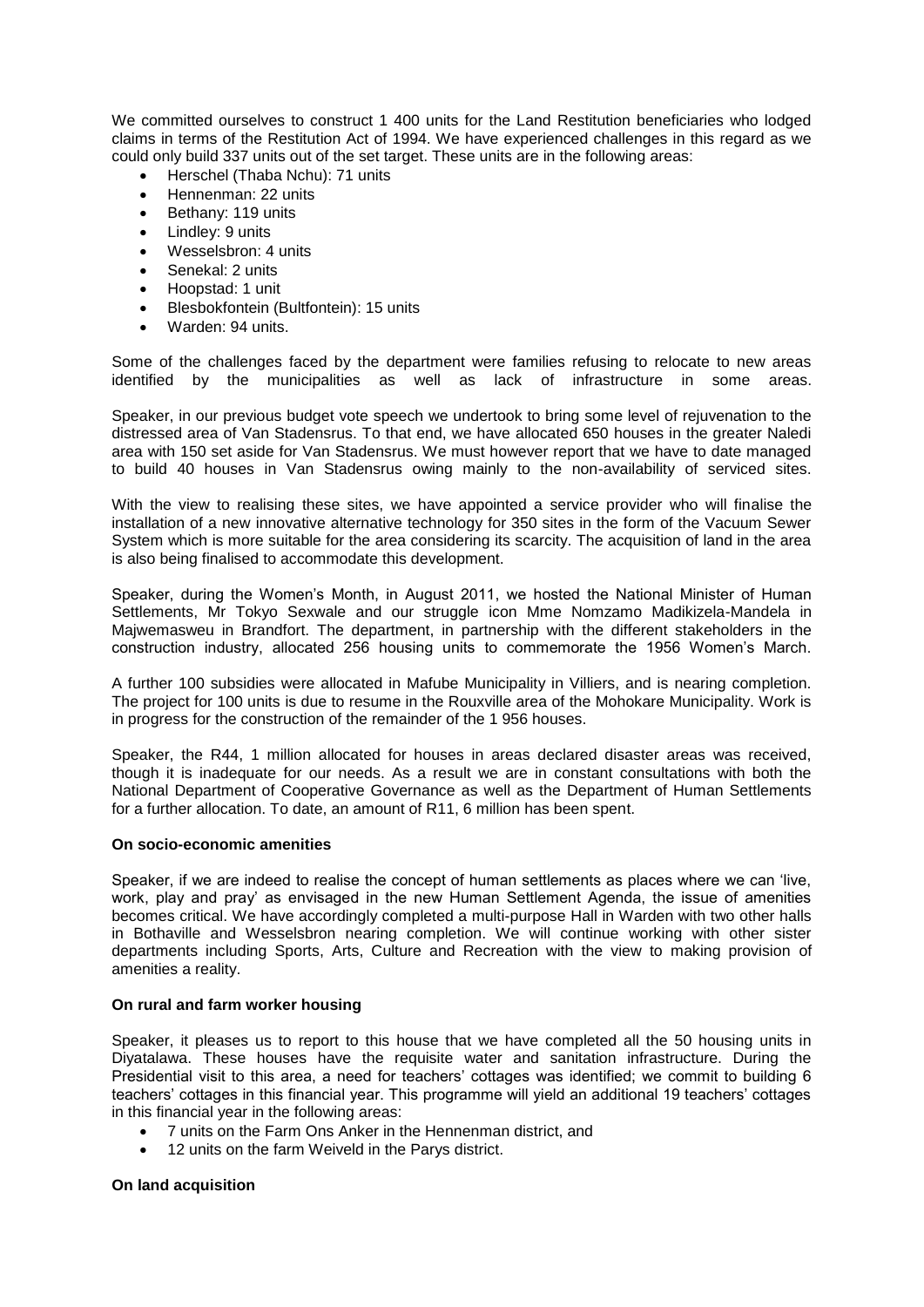Speaker, in collaboration with our strategic partner, the Housing Development Agency (HDA), we continue to acquire strategically located land as part of our quest to address the apartheid spatial distortions and thereby advance our human settlement agenda. We have in the previous financial year accordingly acquired 6 land parcels in the following areas:

- Ngwathe (2 properties)
- Metsimaholo (3 properties), and
- Naledi (1 property.

We will in this financial year acquire 10 well located strategic land parcels for Human Settlements purposes.

#### **On social and rental housing**

Speaker, in line with the Premier"s commitment to transfer government owned properties, we will this year transfer the remaining 104 properties, notwithstanding the challenges experienced regarding the legal status of some of the occupants.

During the previous financial year we allocated 402 Institutional Subsidies towards the first phase of the Brandwag Social Housing Project in Mangaung. This project is aimed at developing a total of 1 051 rental housing units for households that earn below R7 500 who would ordinarily not afford to participate in the private rental housing market. The first phase of the project is due to be completed in August 2012 whilst the second phase of the project which is aimed to yield 495 rental units has commenced.

The department, in partnership with the Harmony Gold Mines and the Matjhabeng Local Municipality, embarked on a project through the Community Residential Units (CRU) Programme that will provide rental accommodation to 456 households. The project is almost complete and will be the first of its kind to be undertaken by the department.

We are in the final stages of feasibility studies on the two hostels in Mangaung i.e. Silver City and Dark City, and one hostel in Matjhabeng, the G-Hostel. The feasibility studies have been finalised for Zamdela Hostel 4 in Metsimaholo, and the processes leading to the appointment of a suitable contractor will be finalised.

Speaker, all of these projects which were committed from September 2010, will be implemented with the total budget of R1, 058 billion which includes R961, 6 million of the Human Settlements Development Grant (HSDG) for 2012/2013. It is important to note that the grant (HSDG) for 2012/2013 and 2013/2014 will be used to complete all the incomplete projects.

#### **Skills development**

Speaker, during the financial year under review, 20 local municipalities (including the Mangaung Metropolitan) were provided with technical capacity and on-going support to use the HSS online to ensure the successful approval of each application form within the reasonable turnaround time for each entity. We have purchased 20 computers for municipalities as part of the capacity building process referred to above.

Speaker, skills development and training of departmental officials is an on-going process aimed at improving efficiency and effectiveness as enshrined in the Batho Pele Principles and Outcome 12.

In conclusion, Honourable Speaker let me restate the words of the French novelist, Jean Giraudoux, "Only the mediocre die always at their best. Real leaders are always improving – and raising their bar on how superbly they can perform and how quickly they can move."

Let me take this opportunity to thank the Premier and Members of the Executive Council for their continued support, members of the Portfolio Committee and the Legislature, the House of Traditional Leaders and the entire Traditional Leadership; Heads of the two Departments and Staff, all Municipalities, SALGA Free State and my organisation, the African National Congress.